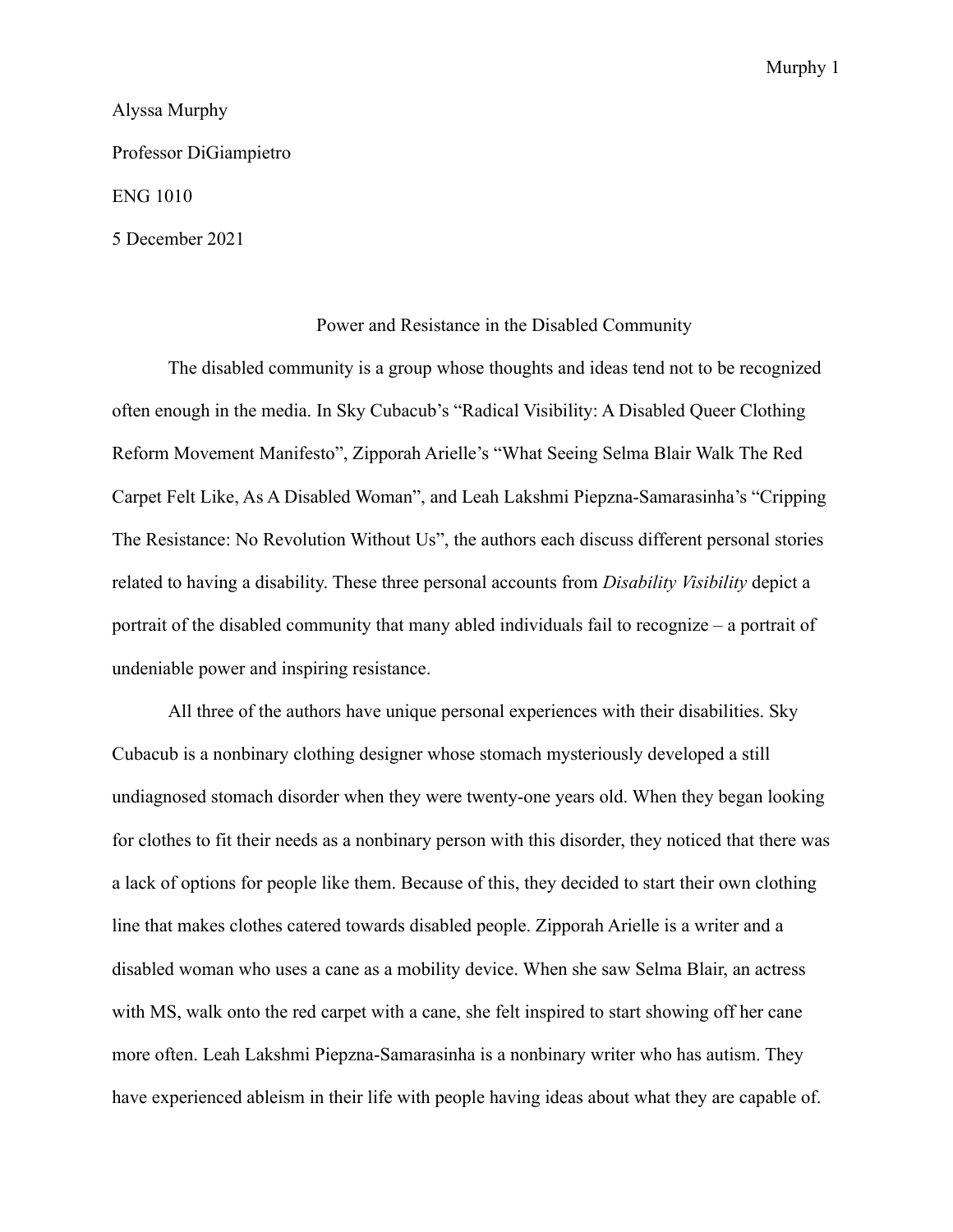Each author's experience with their disability contributes to their essays, as the reader gets to hear from a disabled person's perspective on certain topics.

Throughout *Disability Visibility,* all three of these authors describe a particular power within the disabled community. Cubacub explores the power of clothing created for those with disabilities, Arielle discusses the power of disability representation, and Piepzna-Samarasinha explains the power of having well-honed survival skills. In their essay, *"*Radical Visibility: A Disabled Queer Clothing Reform Movement Manifesto*",* Sky Cubacub shows the power generated by having clothing made specifically for disabled people. Cubacub explains how they created their clothing line because they recognized that there was a lack of clothes in the clothing industry that catered towards the various needs of disabled people. They explain that fixing this gap is so important to them because "[They] consider [clothing] armor because it has the power to give you the confidence and strength to feel comfortable in your first skin" (Cubacub). Before Cubacub's clothing line, people with disabilities could rarely find clothes that fit their unique needs. After creating their "Radical Visibility" clothing line, Cubacub has been able to give disabled people the power to go against societal norms and feel confident in the way that they present themselves. The clothing previously available for the disabled community tended to only cater to older people and didn't include much activewear. These old clothing options did not allow for the disabled community to feel powerful through their clothing because it pushed the idea that disabled people should hide parts of themselves and that they can't be active. With Cubacub's clothing line, disabled people are able to feel empowered to embrace themselves and not feel ashamed of who they are. The bold patterns and colors of the clothing items help them to stand out. Additionally, the designer does not have sizes for their line, instead they take measurements so that customers don't have to worry about being a certain size. When disabled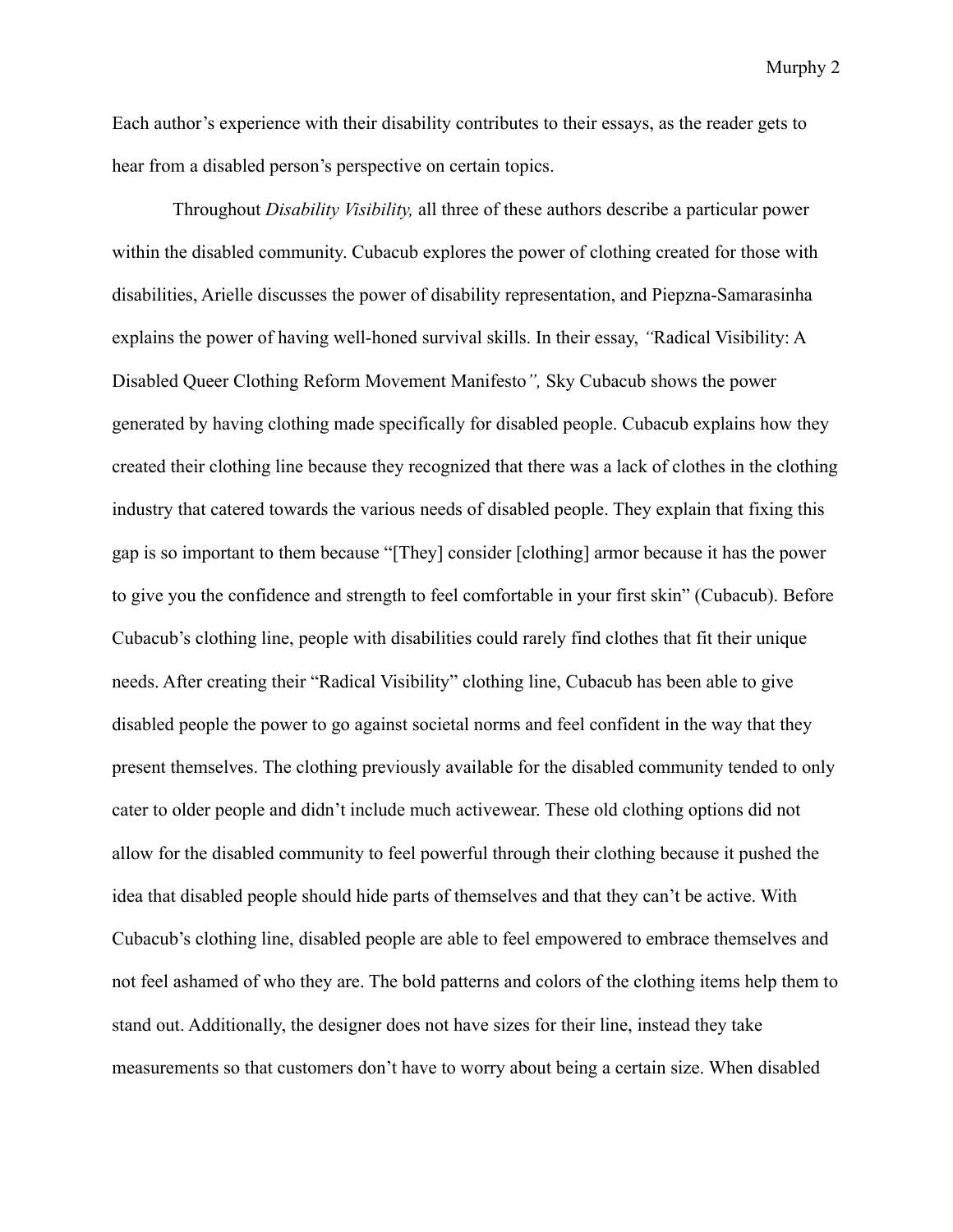people can feel good in the clothing they wear and the way they present themselves, it can give them the power to also feel good about who they are and the disability that they have. Cubacub's clothing line proves how garments catered towards all types of disabled people is so powerful because it can allow them to celebrate their disabilities rather than hide them.

In her essay "What Seeing Selma Blair Walk The Red Carpet Felt Like, As A Disabled Woman", Zipporah Arielle describes a different form of power in the disabled community – the strong influence that media representation can have on the community. Arielle explains how seeing Selma Blair, a celebrity with MS who uses a cane, on the television was so important because seeing Blair "admit that she too sometimes falls or drops things is encouraging, and to do so publicly helps both to spread awareness and to encourage those in similar situations." This representation is so encouraging to the disabled community because Blair proves that those with disabilities don't have to hide their mobility devices and that having a disability doesn't mean that you cannot work. This encouragement is powerful because it allows the disabled community to feel seen and be inspired to go out in the world and not be ashamed of their disability. It also proves to the community that disabled people can do things that those that are able-bodied can do like walking the red carpet or any other activity that a disabled person wants to do. Having someone in the media that one feels is similar to them gives those with disabilities the power to feel that they can embrace who they are.

The third writer, Piepzna-Samarasinha, celebrates not the power of fashionable, unique clothing, nor the power of media representation, but rather the power of creativity within the disabled community. In their essay, Piepzna-Samarasinha describes how they used to feel frustrated when trying to help change the world with protests like Black Lives Matter. They explain that because disabled people can't always act in the same way as able-bodied people in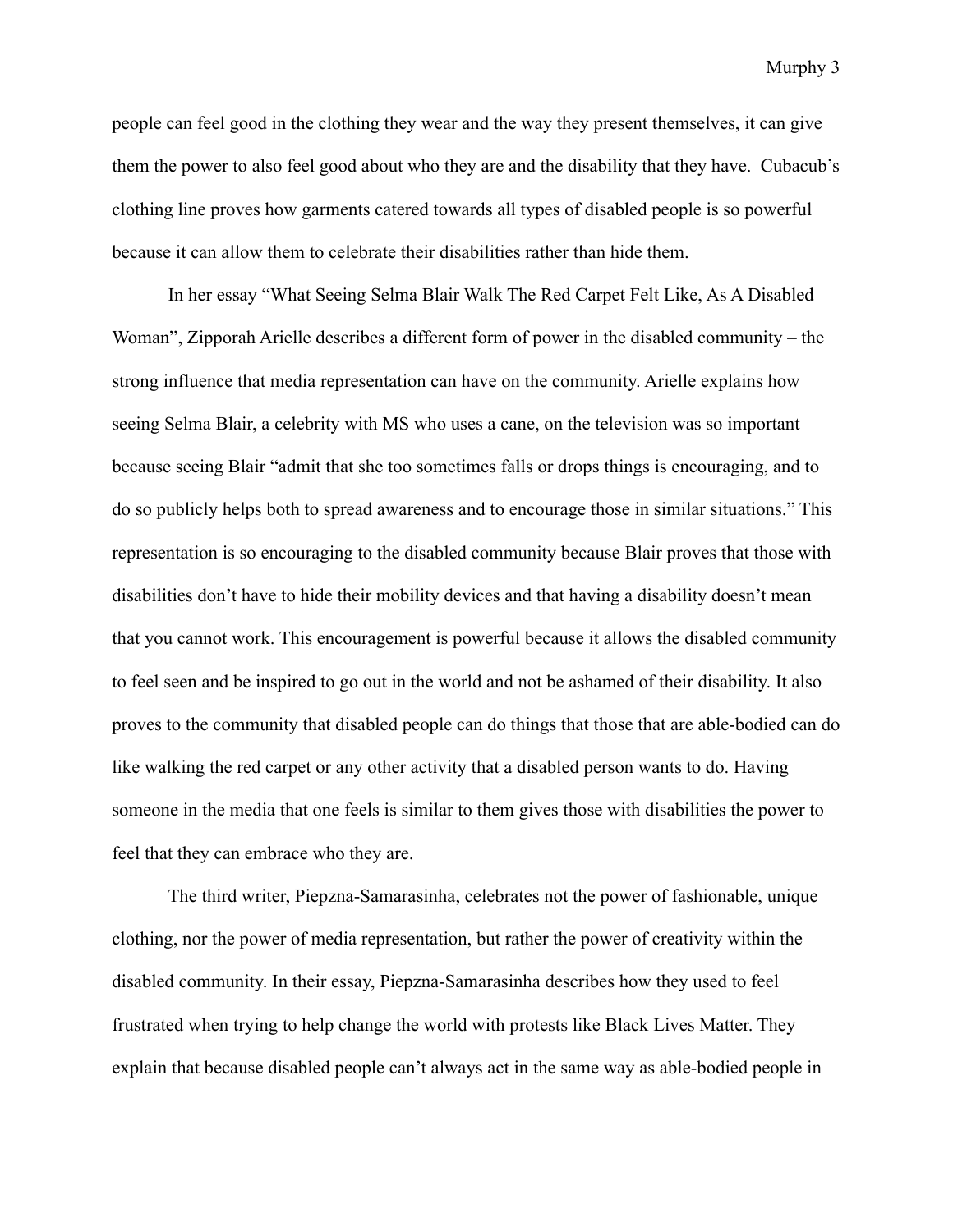these protests and revolutions, they have to come up with other ways to help. They give examples such as "Using our mobility devices to block entrances," and "Using the ways some of us might be seen as "helpless cripples" who aren't a threat to sneak in places or do things in plain sight, like lockdowns, wheatpasting, banner drops, occupying offices, or much more" (Piepzna-Samarasinha). The author describes how even though disabled people may not be able to contribute in ways that are considered typical, the disabled community is still able to make powerful contributions. By disabled people getting involved in revolutions, the impact of the revolutions can become a lot stronger. By coming together and coming up with different ways that they are able to help, the disabled community shows how powerful their involvement can be. The disabled community exudes lots of power through their creative efforts to participate in revolutions. Each of the three authors' personal accounts regarding disability demonstrate much power. All of the different forms of power described by these authors allow members of the disabled community to be more visible.

Besides demonstrating tremendous power, these three authors also engage in resistance against certain societal views about the disabled community. Cubacub discusses resisting societal norms about how disabled people should dress while Arielle discusses involvement in resisting able-bodied people's ideas on what disabled people can and cannot do, and Piepzna-Samarasinha discusses how simply living as a disabled person is resistance itself. In their essay*,* Sky Cubacub shows how they are resisting societal norms in fashion with their clothing line. Cubacub's clothing line is designed for the disabled community to be able to embrace who they are through clothing. They point out that "Cultural norms don't encourage trans and disabled people to dress stylishly or loudly. Society wants us to "blend in" and not draw attention to ourselves." Cubacub challenges these norms and asks the reader to consider "What if we were to resist society's desire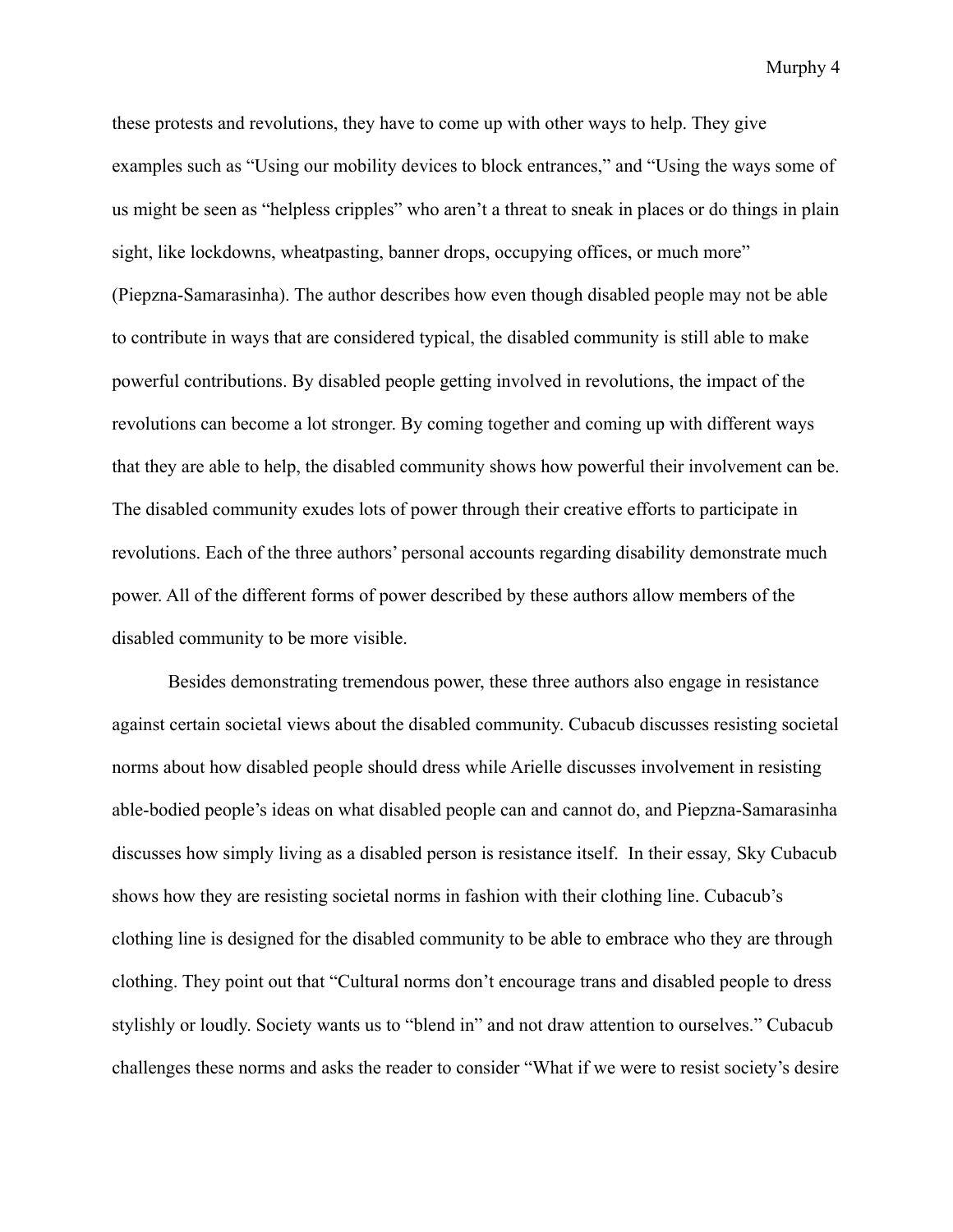to render us invisible? What if, through a dress reform, we collectively refuse to assimilate?" Because of current societal norms, many disabled people try to dress or act in a way that makes them blend in more with able-bodied people. Cubacub's clothing line was designed to help disabled people feel confident in what they wear and in themselves so that they are no longer "blending in". It allows them to not only stop hiding their disability but instead to embrace it and be proud of it. This rejects the idea that society has about disabled people dressing more "normal". Through the clothing designed by and for disabled people, the disabled community is able to engage in resistance against societal norms in the clothing industry.

In her essay, Zipporah Arielle describes a slightly different way that these stereotypes about the disabled community are resisted. Arielle explains how Selma Blair's red carpet appearance rejects a variety of ideas by "opting to let her mobility device shine." She states that other ideas that Blair rejects are "The notion that being sick means we cannot work...She's rejecting pity and rejecting the "tragedy" narrative that so often is forced on those who have received a diagnosis" (Arielle). By appearing on the red carpet with her cane and including it in all of her pictures, she rejects the idea that mobility devices can't be stylish. By walking the red carpet as a person with MS, she is showing that people who are sick or disabled can still do things that people don't expect them to be able to do. She is showing that she is proud of her disability and is not afraid to show that she has it nor is she afraid to work while having it. Blair's appearance on the red carpet shows how the disabled community can engage in resistance by doing things that many able-bodied people don't believe that they can do.

Piepzna-Samarasinha, the third author, also shows resistance in the disabled community, but they show how simply surviving is one of the ways that disabled people engage in resistance. They explain how a goal of many of those in the disabled community is just trying to survive and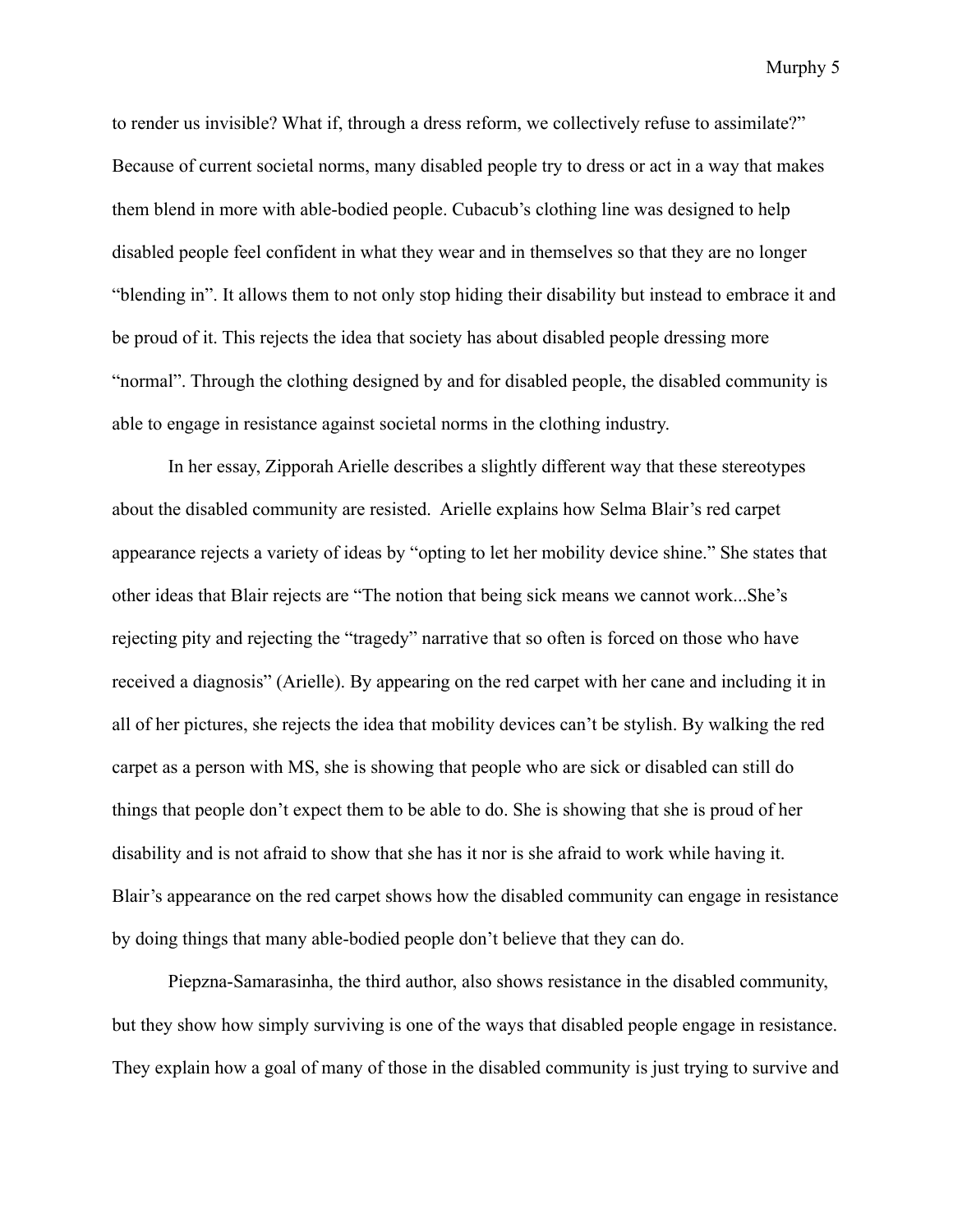explains that "To exist is to resist" is a saying many of us [(disabled people)] say- all the ways we survive a world that wants to kill us as disabled people is resistance" (Piepzna-Samarasinha). In society, disabled people tend to experience a lot of ableism. There are also many things that are not accessible for them as disabled people. Because of these challenges, the world is set up in a way that is not favorable for the disabled community. This means that their thriving in this world is an act of resistance in itself, as to do well in this world, they often have to fight and go against the barriers that society has created. By fighting to survive as disabled people, they reject all of the ways the world is set up to kill them. In describing these different forms of resistance, both Cubacub and Arielle describe resisting ableist paradigms, and Samarasinha reveals that disabled people need to fight for their survival, in large part due to obstacles imposed by the able-bodied community.

Each of the three authors' depictions of different aspects of having a disability display various ways in which power and resistance within the disabled community. This power and resistance show aspects of the disabled community that are not often recognized by those that are able-bodied. These aspects that are uncommonly recognized by able-bodied people are common themes for those that are disabled, and through these three articles and others like it, more people will be able to recognize these strengths of those that are disabled. In the future, there should no longer be a need for those with disabilities to have to fight so hard to survive. Additionally, there should be many more clothing lines that cater to all different types of disabled people and much more media representation. This way those that are disabled will be able to feel seen and heard.